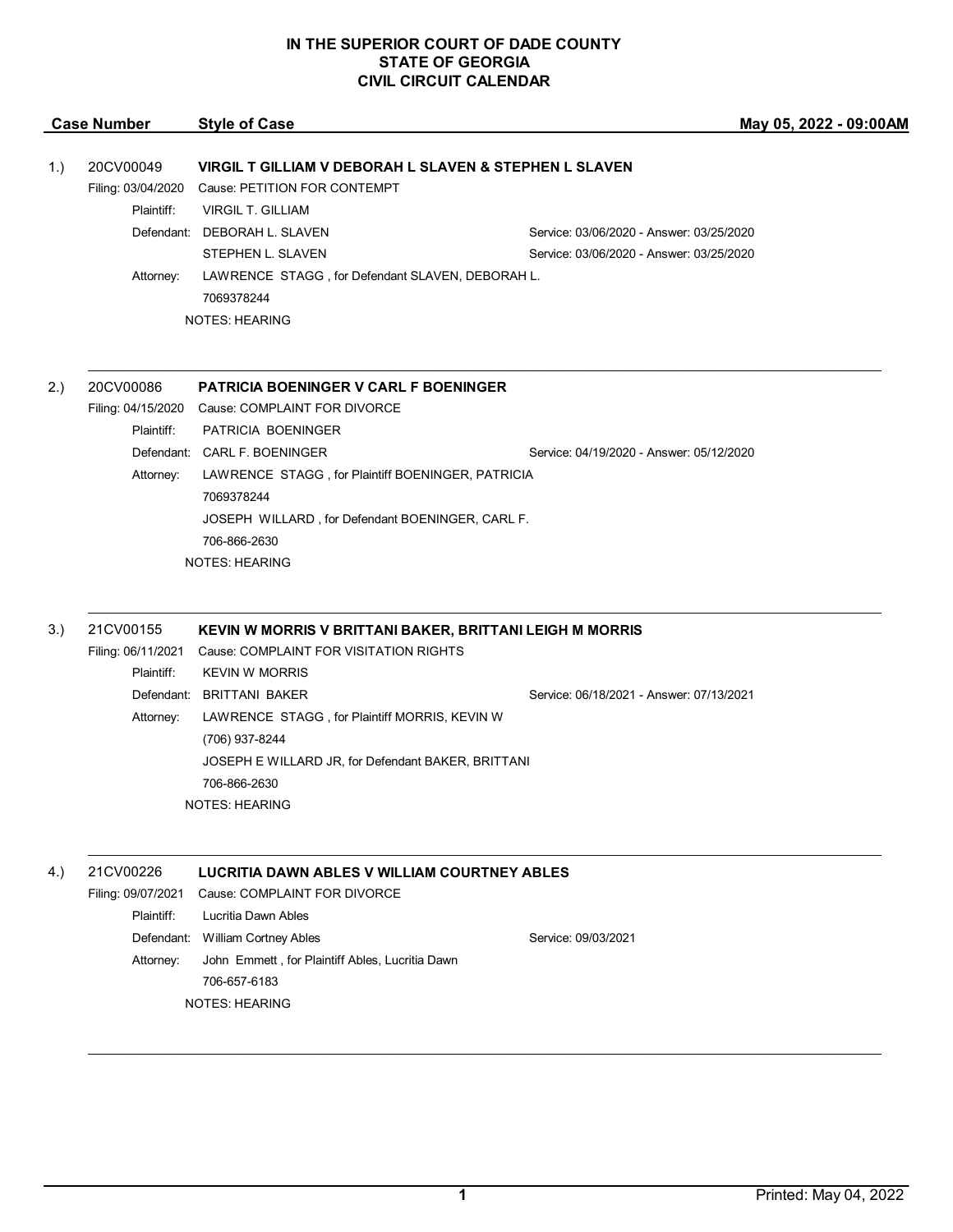### **IN THE SUPERIOR COURT OF DADE COUNTY STATE OF GEORGIA CIVIL CIRCUIT CALENDAR**

| <b>Case Number</b> |                        | <b>Style of Case</b>                                     | May 05, 2022 - 09:00AM                   |
|--------------------|------------------------|----------------------------------------------------------|------------------------------------------|
|                    |                        |                                                          |                                          |
| 5.                 | 21CV00252              | <b>CASEY MAC CRAIG V CRESSIDA BAILEY DANIELS</b>         |                                          |
|                    | Filing: 10/29/2021     | Cause: PETITION FOR LEGITIMATION, TO DETERMINE PATERNITY |                                          |
|                    | Plaintiff:             | <b>CASEY M CRAIG</b>                                     |                                          |
|                    | Defendant <sup>.</sup> | <b>CRESSIDA B DANIELS</b>                                | Service: 11/06/2021 - Answer: 12/02/2021 |
|                    | Attorney:              | JOSEPH WILLARD, for Plaintiff CRAIG, CASEY M             |                                          |
|                    |                        | 706-866-2630                                             |                                          |
|                    |                        | CHRISTOPHER B RAWLS, for Defendant DANIELS, CRESSIDA B   |                                          |
|                    |                        | 706-861-6003                                             |                                          |
|                    |                        | <b>NOTES: HEARING</b>                                    |                                          |

 $\mathcal{L}_\mathcal{L} = \mathcal{L}_\mathcal{L} = \mathcal{L}_\mathcal{L} = \mathcal{L}_\mathcal{L} = \mathcal{L}_\mathcal{L} = \mathcal{L}_\mathcal{L} = \mathcal{L}_\mathcal{L} = \mathcal{L}_\mathcal{L} = \mathcal{L}_\mathcal{L} = \mathcal{L}_\mathcal{L} = \mathcal{L}_\mathcal{L} = \mathcal{L}_\mathcal{L} = \mathcal{L}_\mathcal{L} = \mathcal{L}_\mathcal{L} = \mathcal{L}_\mathcal{L} = \mathcal{L}_\mathcal{L} = \mathcal{L}_\mathcal{L}$ 

 $\mathcal{L}_\mathcal{L} = \mathcal{L}_\mathcal{L} = \mathcal{L}_\mathcal{L} = \mathcal{L}_\mathcal{L} = \mathcal{L}_\mathcal{L} = \mathcal{L}_\mathcal{L} = \mathcal{L}_\mathcal{L} = \mathcal{L}_\mathcal{L} = \mathcal{L}_\mathcal{L} = \mathcal{L}_\mathcal{L} = \mathcal{L}_\mathcal{L} = \mathcal{L}_\mathcal{L} = \mathcal{L}_\mathcal{L} = \mathcal{L}_\mathcal{L} = \mathcal{L}_\mathcal{L} = \mathcal{L}_\mathcal{L} = \mathcal{L}_\mathcal{L}$ 

\_\_\_\_\_\_\_\_\_\_\_\_\_\_\_\_\_\_\_\_\_\_\_\_\_\_\_\_\_\_\_\_\_\_\_\_\_\_\_\_\_\_\_\_\_\_\_\_\_\_\_\_\_\_\_\_\_\_\_\_\_\_\_\_\_\_\_\_\_\_\_\_\_\_\_\_\_\_\_\_\_\_\_\_\_\_\_\_\_\_\_\_\_\_\_\_\_\_\_\_\_\_\_\_\_\_\_\_\_\_\_\_\_\_\_\_\_\_

 $\mathcal{L}_\mathcal{L} = \mathcal{L}_\mathcal{L} = \mathcal{L}_\mathcal{L} = \mathcal{L}_\mathcal{L} = \mathcal{L}_\mathcal{L} = \mathcal{L}_\mathcal{L} = \mathcal{L}_\mathcal{L} = \mathcal{L}_\mathcal{L} = \mathcal{L}_\mathcal{L} = \mathcal{L}_\mathcal{L} = \mathcal{L}_\mathcal{L} = \mathcal{L}_\mathcal{L} = \mathcal{L}_\mathcal{L} = \mathcal{L}_\mathcal{L} = \mathcal{L}_\mathcal{L} = \mathcal{L}_\mathcal{L} = \mathcal{L}_\mathcal{L}$ 

#### 6.) 21CV00257 **PRESTIGE FINANCIAL SERVICES, INC. V VEAL ; RED FOX SERVICE AND REPAIR, LLC**

Filing: 11/05/2021 Cause: AFFIDAVIT OF CONTINUING GARNISHMENT Plaintiff: PRESTIGE FINANCIAL SERVICES, INC. Defendant: MATTHEW T VEAL Service: 02/23/2022 Attorney: BETH ROGERS , for Plaintiff PRESTIGE FINANCIAL SERVICES, INC. 770-6856320 VALERIE EPSTEIN , for Defendant RED FOX SERVICE AND REPAIR, LLC 4232655100 NOTES: HEARING

#### 7.) 22CV00041 **DUSTIN WHITZELL V SHANA WHITZELL**

Filing: 03/03/2022 Cause: COMPLAINT FOR DIVORCE Plaintiff: DUSTIN WHITZELL Defendant: SHANA WHITZELL SERVICE: 03/09/2022 - Answer: 04/05/2022 Attorney: MARY JANE MELTON , for Plaintiff WHITZELL, DUSTIN 7066384346 WALTER MOFFITT , for Defendant WHITZELL, SHANA 7068610203 NOTES: HEARING

8.) 22CV00049 **ZACHARY DWIGHT CASEY V KATELYN SUZANNE CASEY** Filing: 03/15/2022 Cause: COMPLAINT FOR DIVORCE Plaintiff: ZACHARY DWIGHT CASEY Defendant: KATELYN SUZANNE CASEY Service: 03/14/2022 Attorney: JOHN EMMETT , for Plaintiff CASEY, ZACHARY DWIGHT 706-657-6183 NOTES: HEARING